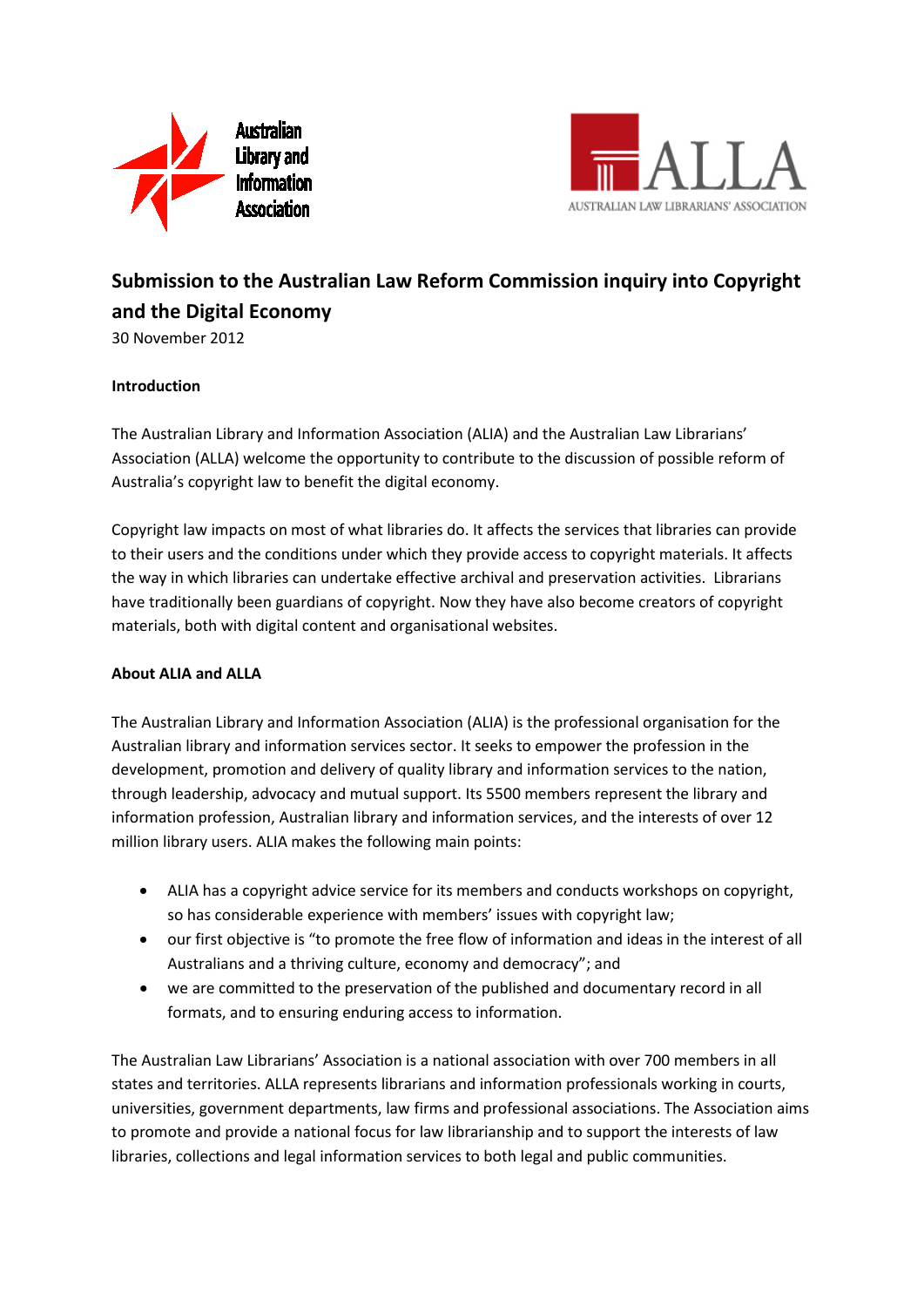#### **Libraries and copyright law as it currently stands**

Copyright is an area that most librarians are familiar with and, for many, their in-depth understanding of the legal requirements is one of the values they bring to their organization. Library and Information Science students are well-equipped by the time they complete their courses:

- ALIA accredits courses that lead to eligibility for professional membership of the association at the Associate AALIA and Library Technician ALIATec Levels;
- we work with education providers and consult with other stakeholders to ensure courses equip graduates with the knowledge and skills to achieve excellence in practice;
- a copyright unit of competency is a core unit for Diploma level CULRSK501A- Monitor compliance with copyright and licence requirements; and
- a core unit in the new CUL11- Library, Information and Cultural Services Training package at Certificate IV level BSBIPR401A-Use and respect copyright.

However copyright is complex and ALIA receives approximately 35 enquiries each month from people employed in libraries seeking advice about copyright issues and licenses for digital material.

## **Copyright Issues Paper consultation and response**

ALIA and ALLA welcome the opportunity to make this submission in response to the Copyright Issues Paper.

ALIA and ALLA endorse the submission of the Australian Digital Alliance (ADA) and the Australian Libraries Copyright Committee (ALCC) to this inquiry. ALIA is a member of both organizations and surveyed its constituents for examples of their copyright issues to contribute to the ADA/ALCC submissions. The ADA and ALCC submission deals with many issues raised by our members.

## **Areas of specific concern in the Copyright Issues Paper**

However, having closely examined the Copyright Issues Paper, we would like to draw particular attention to the issue of contracting out, to underline the conclusions of the ADA and ALCC.

Question 54. Should agreements which purport to exclude or limit existing or any proposed new copyright exceptions be enforceable? Question 55. Should the *Copyright Act 1968* (Cth) be amended to prevent contracting out of copyright exceptions, and if so, which exceptions?

ALIA and ALLA support the 2002 recommendations of the Copyright Law Review Committee (CLRC) that the *Copyright Act 1968* (Cth) should be amended to prevent contracting out of fair dealing and library exceptions.

ALIA and ALLA consider these two questions particularly significant for the future of libraries and information. In the past, copyright legislation in Australia has promoted an equitable balance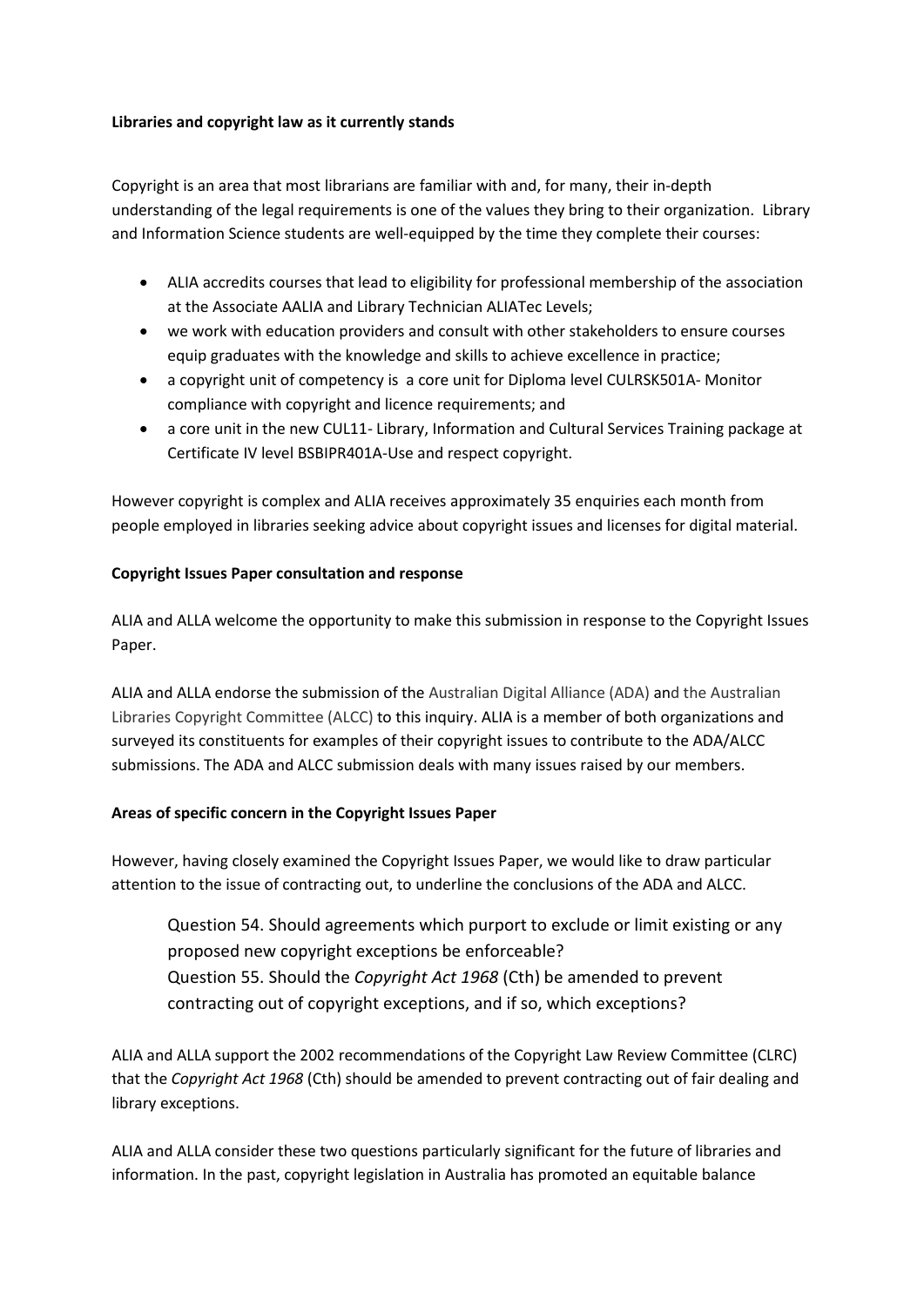between the rights and interests of the owners and users of copyright. However, as the world of information is moving from print to digital, there is growing pressure to accept licences which exclude library copyright exceptions. This is tending to destroy the balance between these two interests.

The proportion of queries to the ALIA copyright advice service relating to digital licences has risen to half of all queries. This situation is likely to worsen when Electronic Resources Australia (ERA) - the organisation that helped libraries to operate through consortia in licence negotiations – ceases to operate on 30 June 2013. Many libraries have no access to the legal advice necessary to negotiate licence agreements. Contracts should also include terms that would allow libraries to continue their traditional support of the community's information needs, for example allowing 'walk-in' users to access digital material in the way they previously accessed paper-based material. In their submission, the ADA and ALCC caution that the effectiveness of any new exceptions introduced in Australia could be significantly impeded by issues like contracts overriding copyright.

We would also like to highlight the digital information access concerns of a national organisation Independent Scholars Association of Australia (ISAA). The ISAA approached ALIA about the problems it was having in gaining access to much needed research material now that it was in electronic form rather than paper.

#### The ISAA is a nation–wide, non–profit organisation

established to encourage and support individuals who undertake independent scholarly work outside formal institutes of education and research. Its members need to use libraries extensively for their research, and report many problems with access to the material they need now that it is in electronic form:

"One of the problems as a researcher is that - even when you can physically go to a university library - access to electronic databases and electronic journals is restricted. This would never have happened with hard copy journals which anyone could physically look at."(a Queensland member);

"Many libraries no longer have hard copies of journals and many journals are no longer printed at all. I think that public access to the documents held in publicly funded institutions is actually the critical issue for ISAA as well as for the general public." (a South Australian member); and

"Independent scholars are reliant on the contract made between the libraries they use and the publishers. It is possible to access an e-journal from one library with access rights that allow printing of an article; while, from another library, access to the same article may be restricted to read-only. Further, one library may allow printing for recent years and not for back copies, and another library may allow printing of back copies of the same journal, but not of recent copies." (a New South Wales member).